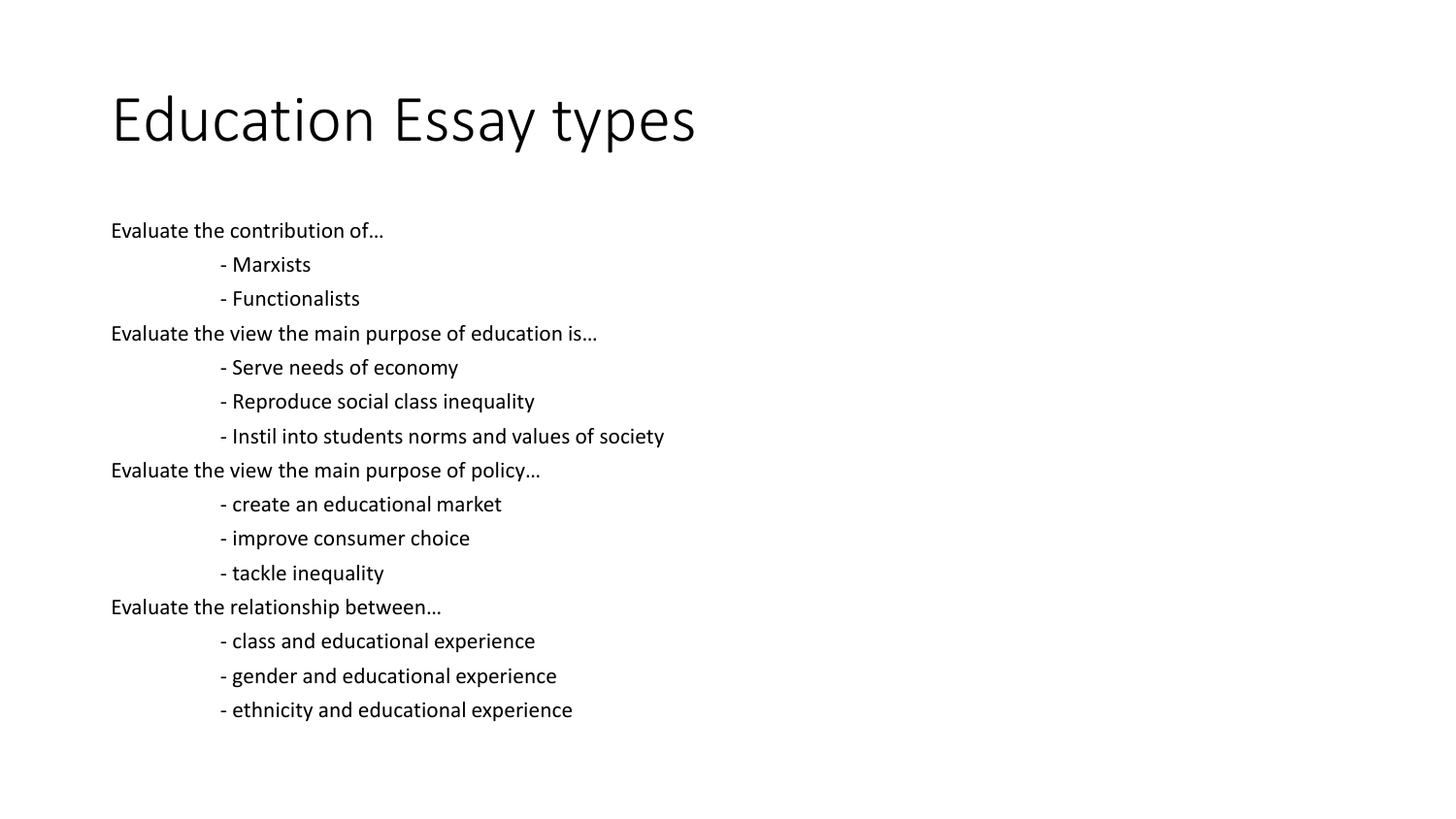Evaluate the claim that the main purpose of the education system is to prepare students for their future roles in society (30)

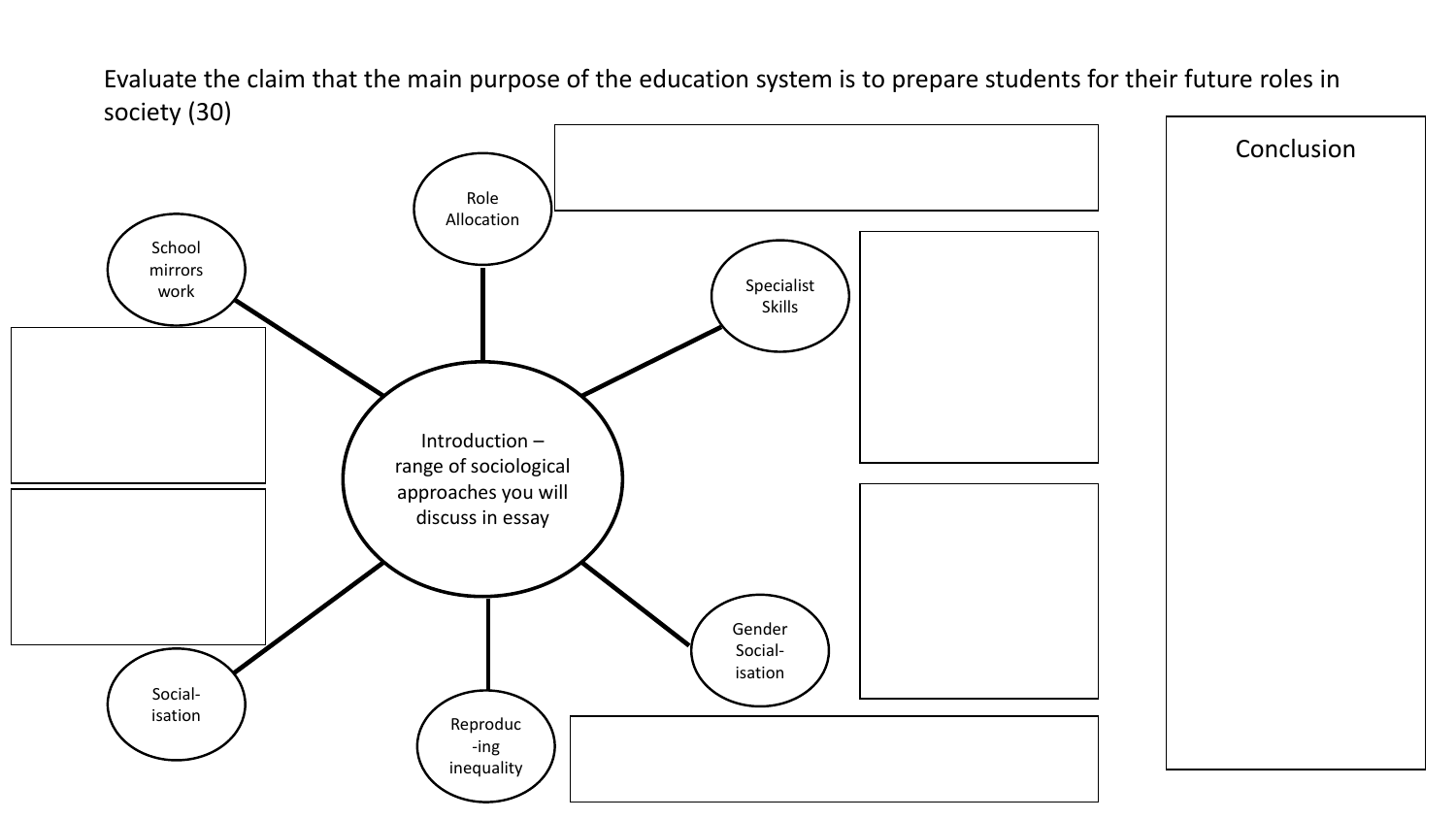Evaluate the claim that the main purpose of educational policy over the last 30 years has been to create an education market (30)

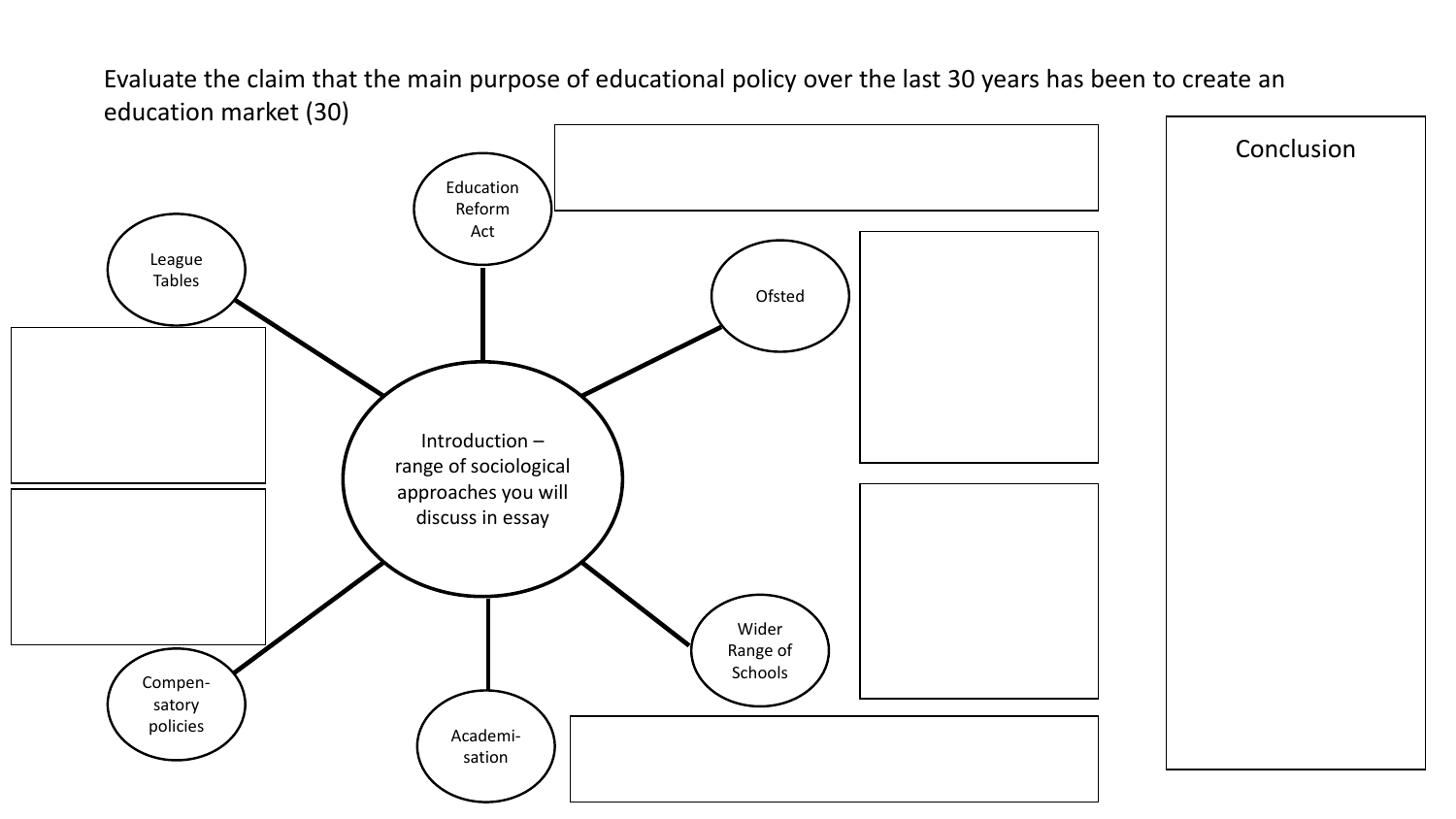Evaluate the claim that the main purpose of the education system is to reproduce class inequality (30)

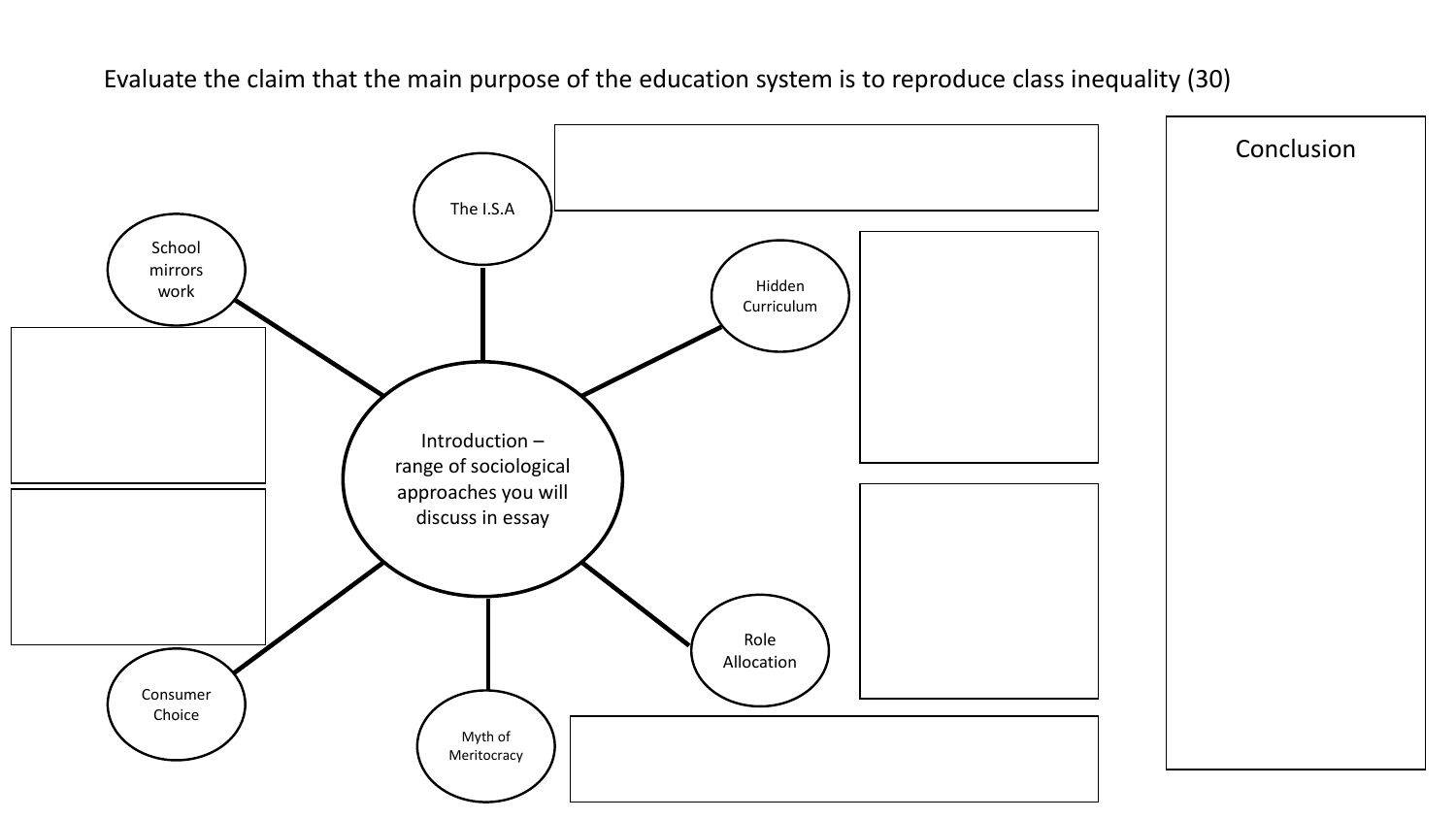Evaluate the contribution of Functionalists to our understanding of the education system (30)

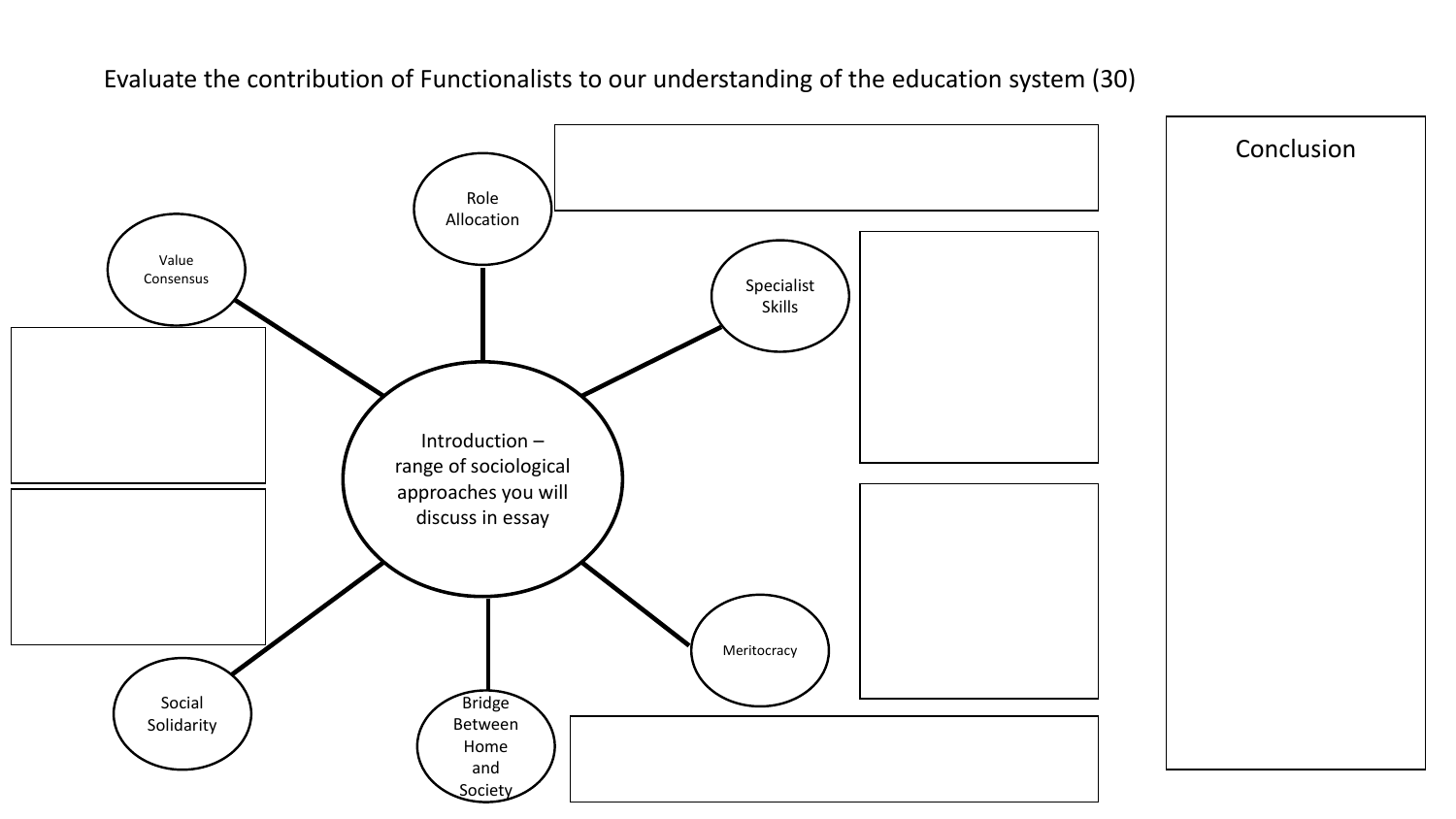Evaluate the Contribution of Marxists to our understanding of the Education System (30)

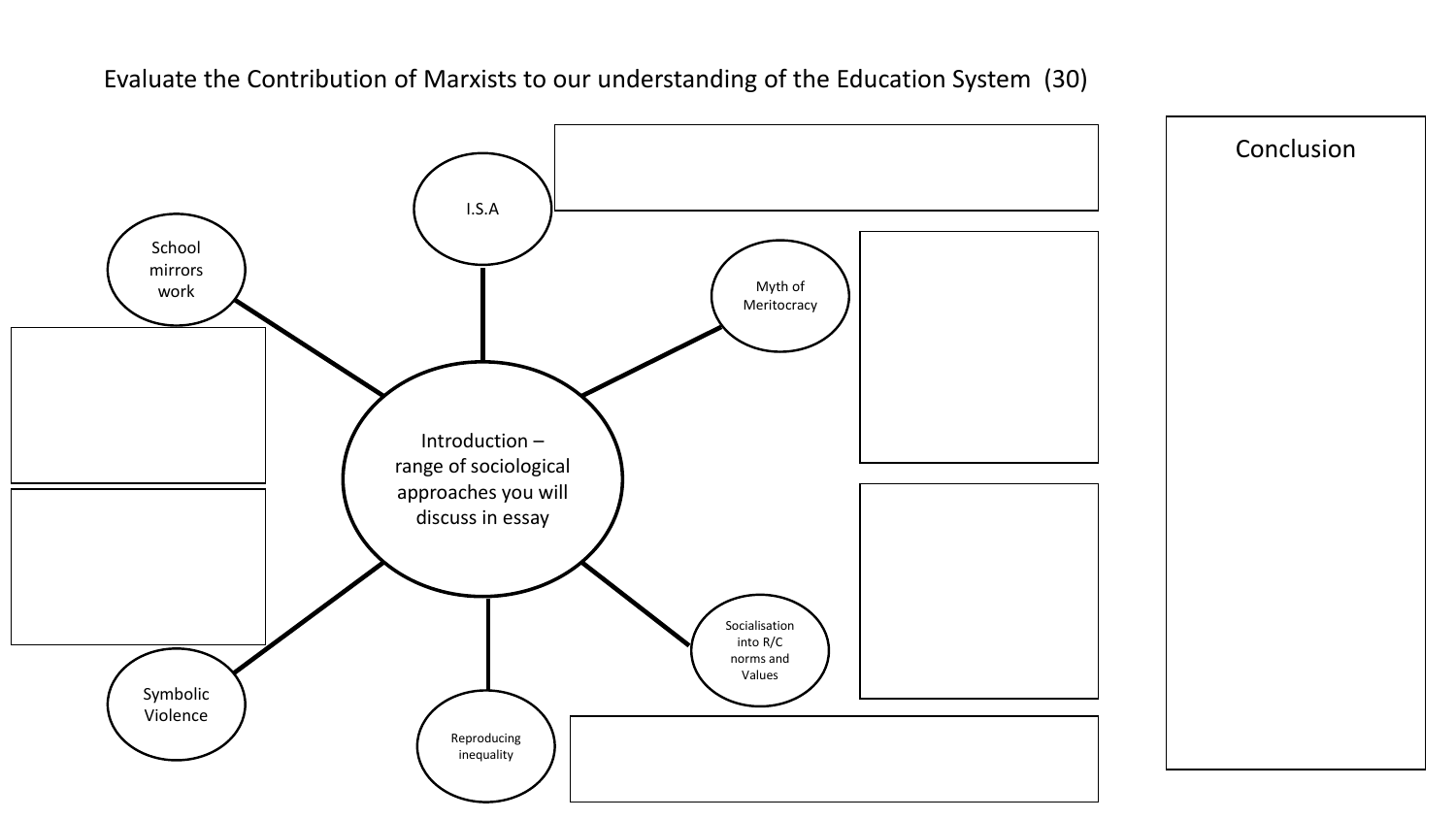Evaluate the relationships between social class and educational experience (30)

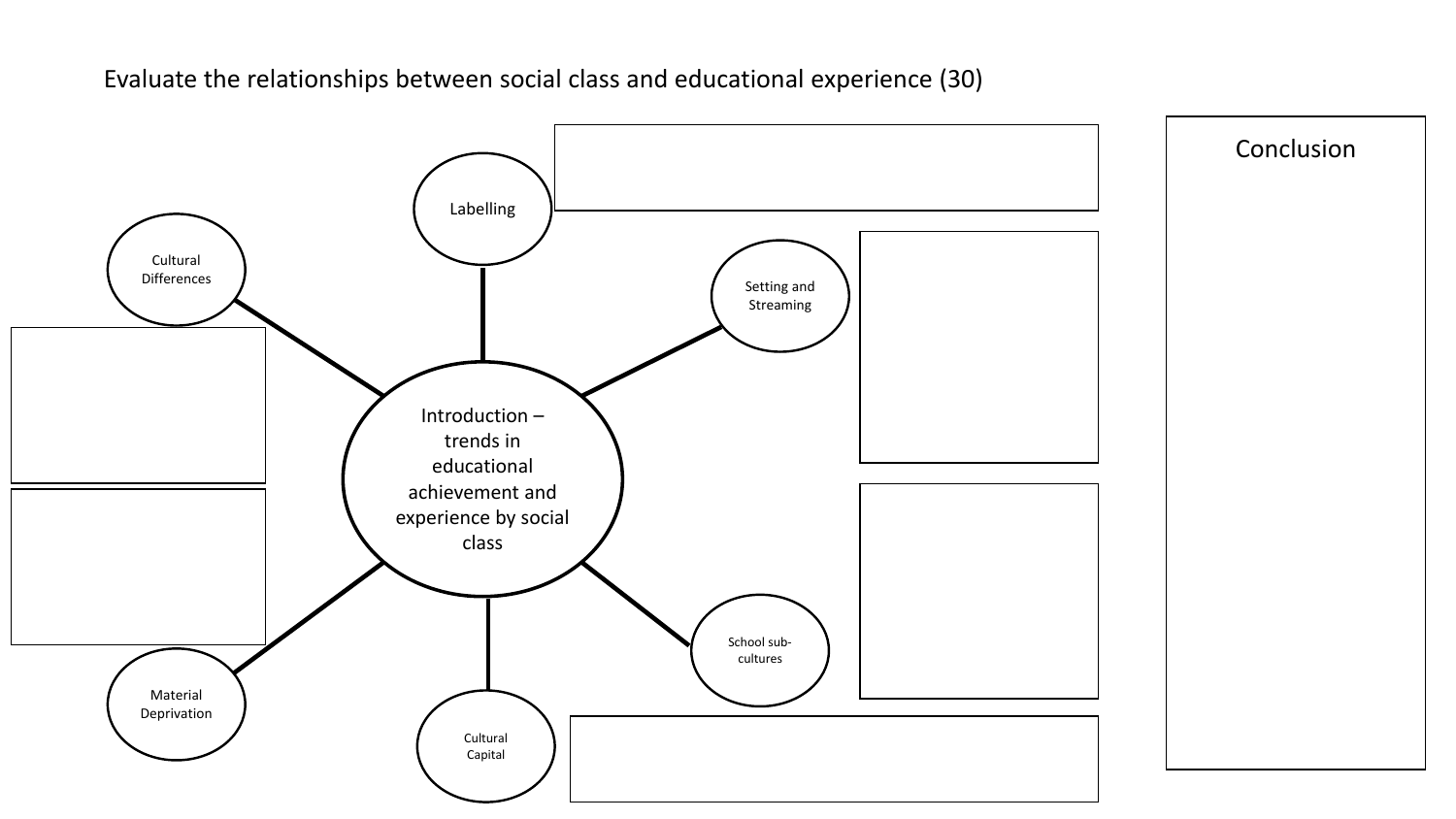Evaluate the relationships between gender and educational experience (30)